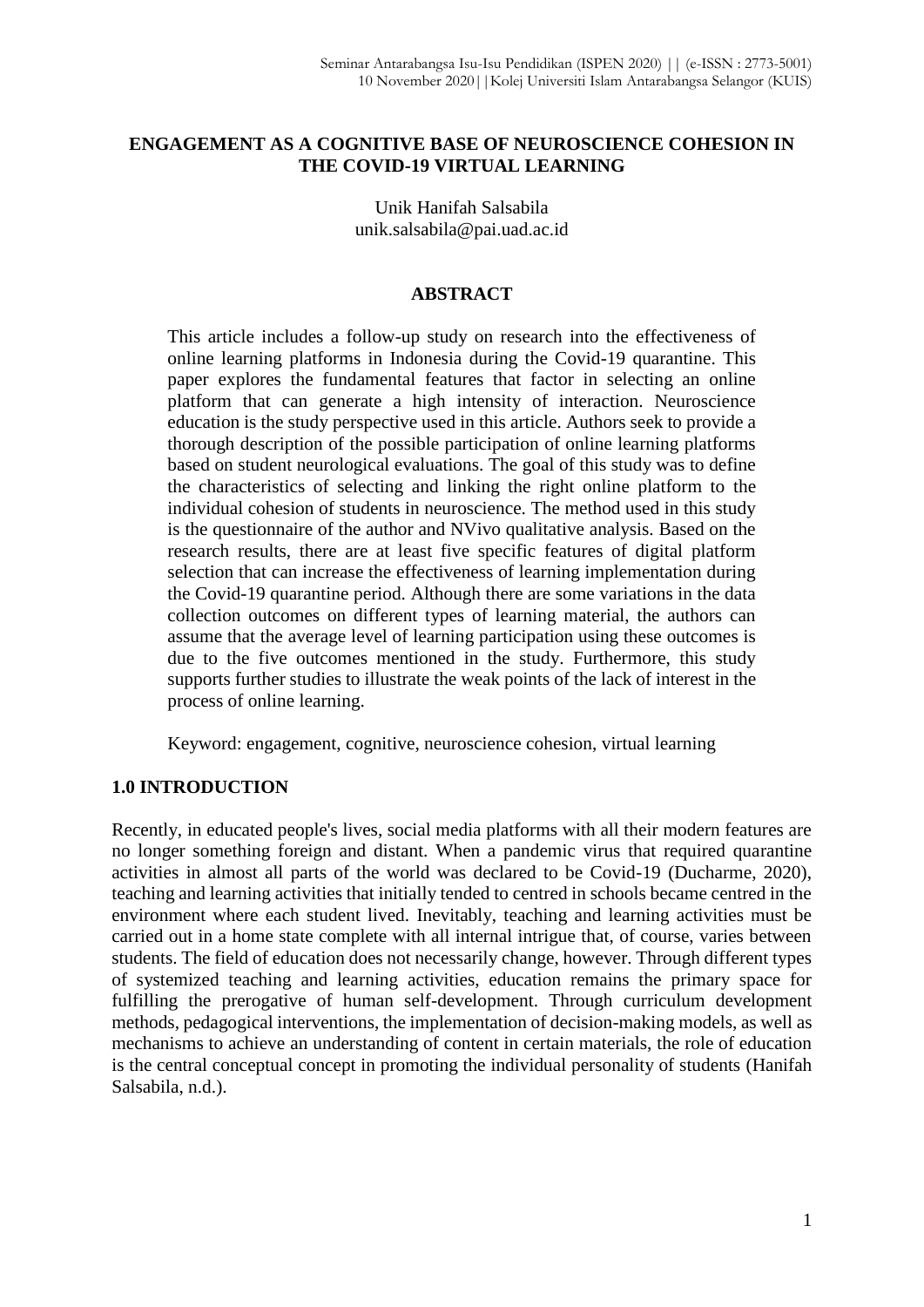On the other hand, the presence of social media as a virtual-based platform for social interaction is a constant means of finding solutive information, a place to satisfy curiosity, as well as a form of modernity during the Covid-19 pandemic in learning achievement strategies in the educational environment. In the Yogyakarta area, Indonesia, the reality of such circumstances causes polemics in the family environment and education stakeholders. During the Covid-19 quarantine period, most of the older generation, who act as educators and guardian parents of students, should be able to provide educational services. All parties must work together with the involvement of certain digital technology products to carry out the teaching and learning process at home that can help its implementation (Surat Edaran Mendagri Untuk Cegah Penyebaran Corona | Republika Online, n.d.).

Suppose most of the online learning discourses carried out during the Covid-19 pandemic tended to concentrate on the effectiveness of online learning and offline learning comparisons. In that case, it is essential to examine the participation of certain brands in online learning models that inevitably involve digital technology products (Salsabila, 2019a). The intensity of students ' participation in traditional learning platforms alone is, as is well known, a significant challenge for the national education system. So, of course, the involvement of students through online platforms in teaching and learning activities will create complex problems that need to be further studied. To engage students with them.

In most discussion activities, seminars, and promotion of digital products at conferences, Learner Engagement is a primary keyword that is the most popular curator. Engagement is defined in this context as a positive emotional response to something that is followed or done, resulting in an acute desire to continue looking for a similar response that feels pleasant. Naturally, high participation in learning will cause further curiosity about the learning content being discussed or taught (Noe et al., 2010).

There is an interesting assumption that what an educator should look for and explore more deeply in the learning process, philosophically, is how to create triggers that can be sustainable triggers for the continuity of the teaching and learning process. Teaching and learning activities often involve only aspects of formality, abortion obligations, or understanding targets (Salsabila, 2019). As a result, all aspects of these achievements do not leave an impression on students, even worse, they do not trigger students ' curiosity about anything, whether related to learning material or the definition of learning in the sense of broad and comprehensive insights. Because in fact, the teaching and learning process at any level of education is a complex simulation of the actual implementation of learning in living relevant real life.

#### **2.0 LITERATURE REVIEW**

If examined from a neuroscience perspective, the need for involvement in the educational process is a condition relevant to the continuity of chemical reactions that occur in the human brain. When understanding learning content, there are hundreds of millions of electrical 'neuron shots' called synapses. It is using various kinds of chemicals that formed from the students 'moods, the focal points of the students, and also the transfer of students' attention, which can move from one neuron to another neuron (Marchette et al., 2011).

The various quantities, types, and ratios of these neurotransmitters then released to the other end of the neuron from one axon terminal (the end of the neuron). When students learn from one learning experience to another, this sustainable situation continuously altered. The combination of certain types of neurotransmitters, such as serotonin, dopamine, and norepinephrine (which in turn end up as hormones and neurotransmitters), from the 'release' and 'take up' process will have a substantial impact on the individual's learning experience and emotional development. Apprentices (Lipina & Roder, 2013).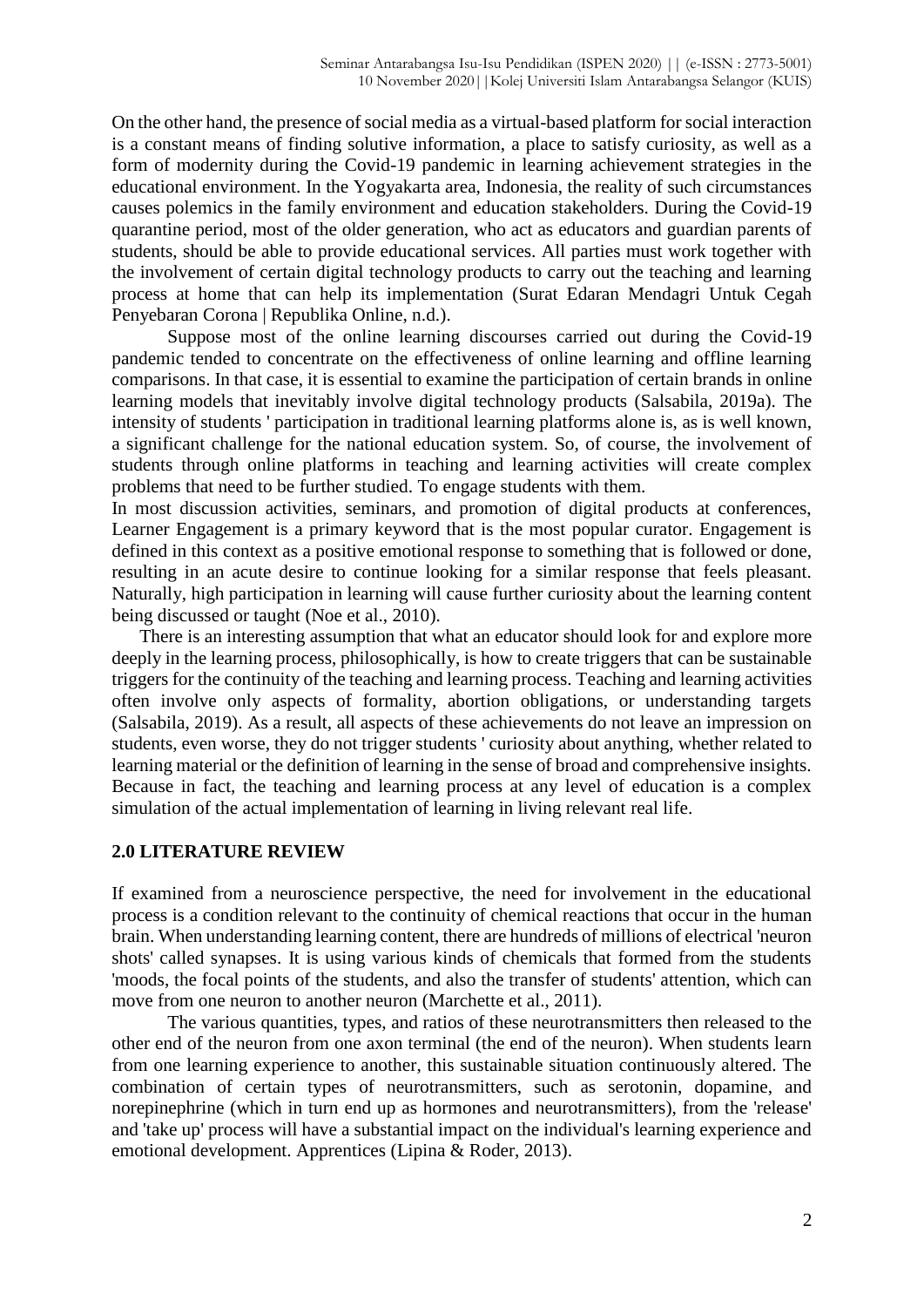When they both experience intense participation in the teaching and learning process, millions of neurons will continue to fire at each other in the brain of the child and the teacher. Of course, digital media needed during the Covid-19 pandemic, which requires quarantine with a separate learning system between educators and students, which can intervene in the teaching and learning process that occurs. In order to be able to affect the biological condition of neurotransmitters in the brains of learners in their respective homes, the totalisator media must have the correct participation value. The effectiveness of such synergy expected to produce an online learning experience that is equivalent to the classroom's face-to-face teaching and learning process. Besides, education staff have not been able to confirm when the pandemic will end until now.

Through the selection of neurological processes in the brains of the students, the process of preparing and organizing teaching must carefully adjust so that the learning experience gained during learning from home has a significant influence on the intellectual and emotional development of students. In order to create a comprehensive and meaningful learning experience during the Covid-19 pandemic, the complexity of this neurological interconnection will later become a structured synergy with the involvement of digital learning media.

Neuroscientists call this synergistic brain condition the plasticity process, in which the biological tendency of the brain (literally, defined as the synaptic ability to form connections and memories) to perform unique mechanisms of self-control and change (Lipina & Roder, 2013). During the Covid-19 pandemic, the education system that succeeded in creating an intense relationship between the education system and students through digital technology platforms considered to have a significant influence on the value of creativity and the effectiveness of student understanding in the future.

The initial discussion of the essential components of the characteristics of participation that must be present in the learning platform will discuss in this article in order to create continued involvement between students and the educational system that organized so that it has positive implications for students' neurological conditions. This study urgently needed to design, under any conditions, including during the Covid-19 pandemic, an effective and efficient learning experience within the education system.

### **3.0 METHODOLOGY**

In this article, the fundamental discussion relating to learning participation examined from the point of view of neuroscience, which obtained from field data on students in Indonesia's educational programs. The literature technique and descriptive qualitative method using NVivo software as a medium for data reduction is the research method used. The primary characteristics of learning using a digital technology platform, which alleged to have a significant value of involvement, are the primary variable in the research in this article and can be used as a trigger factor for further participation in the brains of the students. If this pattern of engagement designed efficiently, the accuracy would result in an effective and efficient process of learning experience formation.

### **4.0 RESULT**

Here are some of the characteristics of the availability of engagement features that need to use as a standard in choosing a learning platform when looking at the different needs for essential participation in online learning. For each learning content that will hold, these reference points may be different because of the choice of learning media base on the conditions of the needs of students in the classroom in order to be useful.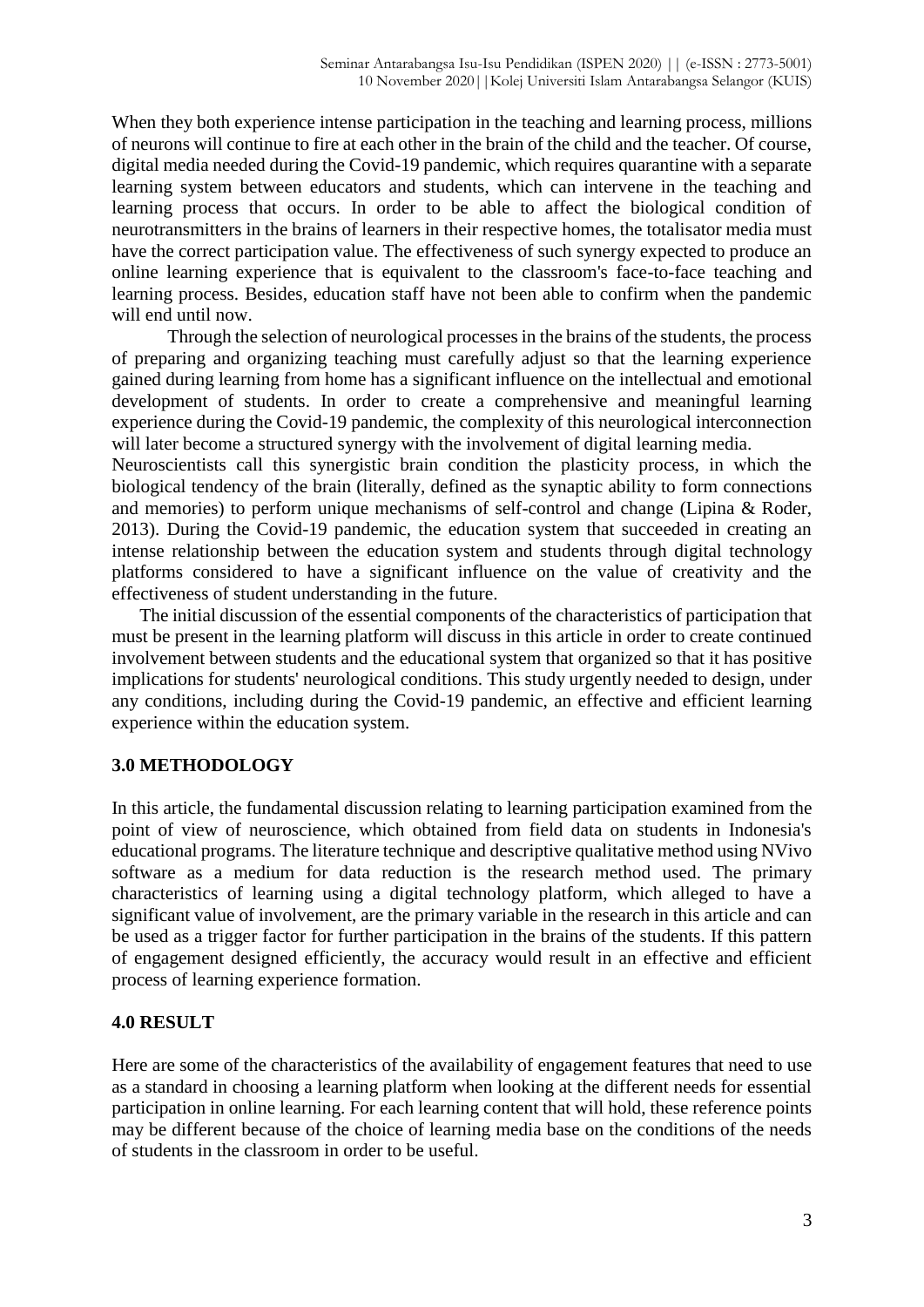#### **4.1 Creating a Memorable experience**

The hardest thing an educator has to face in the online realm is how, from the first sight, the educator must build interest and experience without being able to meet face to face. In this context, the right first step to take is how an educator generates a pleasant response from students when they visit a learning platform. It often based on habits and accessibility in everyday life to choose a digital platform that can trigger engagement. Most of the student community during the pandemic will consider the use of a platform that is considered universal. Thus, it can conclude that one cannot rule out elements of the user experience when talking about engagement. The ease of access obtained and the ease of use that starts from the habit of using specific digital platforms often caused by the feeling of interest in further access to learning content. The use of chat messenger platforms such as What's App Group, Line, and other instant chat apps as the learning platform of choice during the Covid-19 quarantine period is an example of a situation in this case, as shown in Figure 1 below.



Figure 4.1. Survey of Learning Platform Selection Based on the Level of Ease

### **4.2 Gamification Concept Development**

Online learning with the gamification model had become a new trend in the world of contemporary education. Its popularity is supported by synchronizing the gamification platform with a website-based landing page that features an interface, as happened with Moodle. Besides that, gamification also tends to make it easier for users to model its simplification in the use mechanism. Some samples show high engagement through online concepts with online gamification using the Quizizz platform, Kahoot as shown in Figure 2 below. In the context of neuroscience, the learning process that considered to maximize brain function does not only empower one of the complex functions of the available hemispheres. Instead, it maximizes both hemispheric functions in a balanced manner. Suppose it is based on its function neurologically. In that case, the involvement of students with an efficient education system through the gamification platform model will be able to produce students who can think sequentially and structured while being able to think divergent, global, and also creative. The integration of virtual classrooms with the reality of challenges and challenging interactions that the gamification platform has will help shape students to activate the overall function of their brain.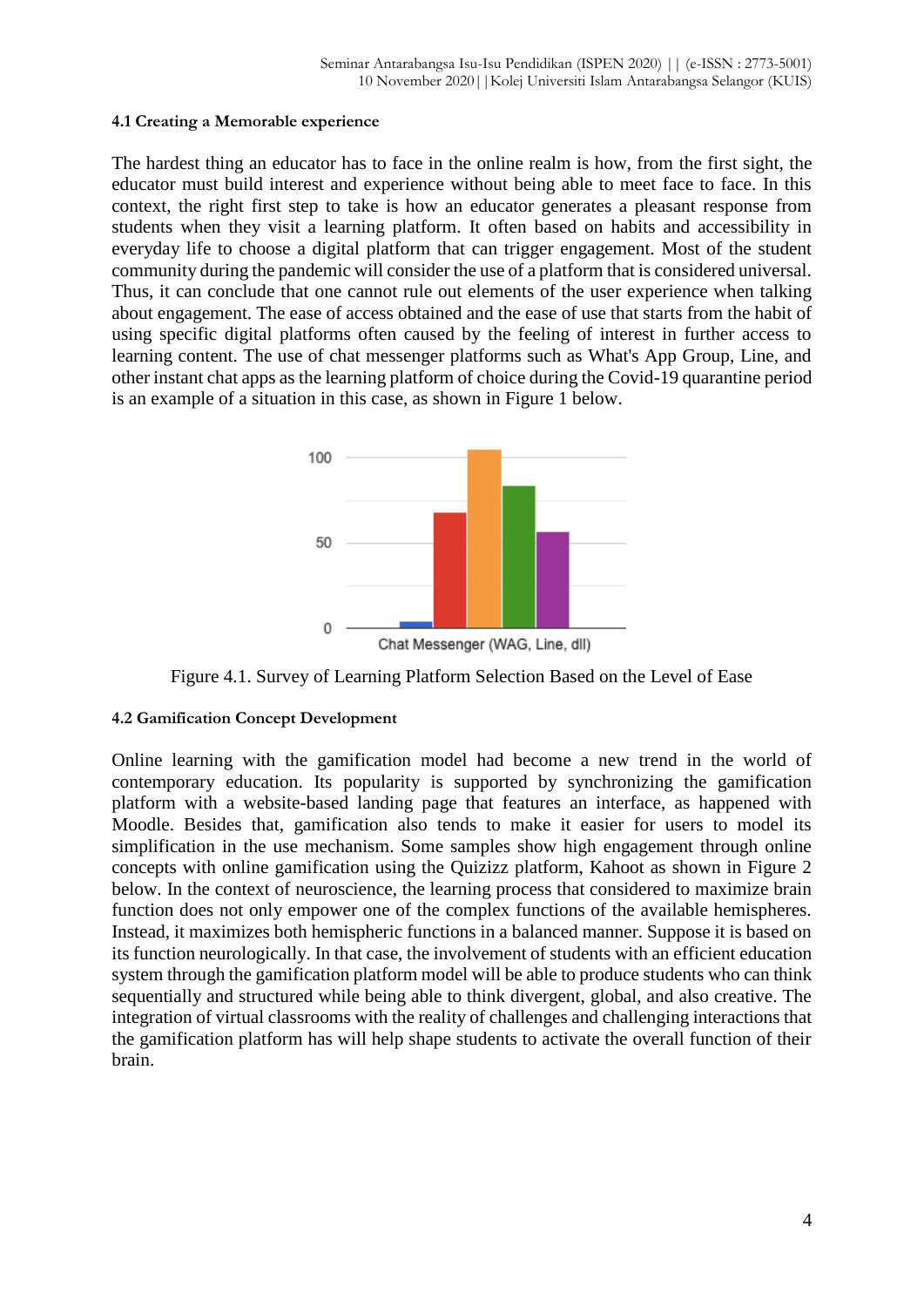

Figure 4.2. Survey on the Selection of Gamification-Based Learning Platforms

## **4.3. Access speed**

In the marketing world, the rate of digital technology development in learning has resulted in a separate competitive polemic. It should consider the addition of characteristics which are often irrelevant to learn ignored. This time, the online learning period with the duration of creating online methods took a long time. This condition will have a massive impact on students' financial ability to access different learning characteristics. The correct choice to be used as an interactive engagement solution is not learning platforms with an excessive quantity of quota requirements. On the other hand, their existence, as shown in Figure 3, can be harmoniously combined to trigger the involvement of learning interactions in the field. The illustration of the results of the survey shows the interest in learning integration between platforms.

|                       | Apa saja platform kuliah yang digunakan oleh dosen di Prodimu? |  |
|-----------------------|----------------------------------------------------------------|--|
| 324 tanggapan         |                                                                |  |
| Zoom                  |                                                                |  |
| <b>WA</b>             |                                                                |  |
| E-learning            |                                                                |  |
| Zoom, wa              |                                                                |  |
| What's up, Zoom, dab. |                                                                |  |
| Whatsapp              |                                                                |  |
|                       | WAG, Zoom, Google classroom                                    |  |
| Google classroom      |                                                                |  |
| WA, Zoom              |                                                                |  |

Figure4. 3. Survey Integrating Digital Learning Platform

# **4.4. Public Interaction Curation**

Curation is a critical advantage of providing a wide variety of social networking media that can openly pursue, both lawfully and unlawfully. Choosing a digital platform that offers curated access in this context can significantly help to aim for the emergence of variables that cause student participation. The primary key to the involvement of social precision in selecting a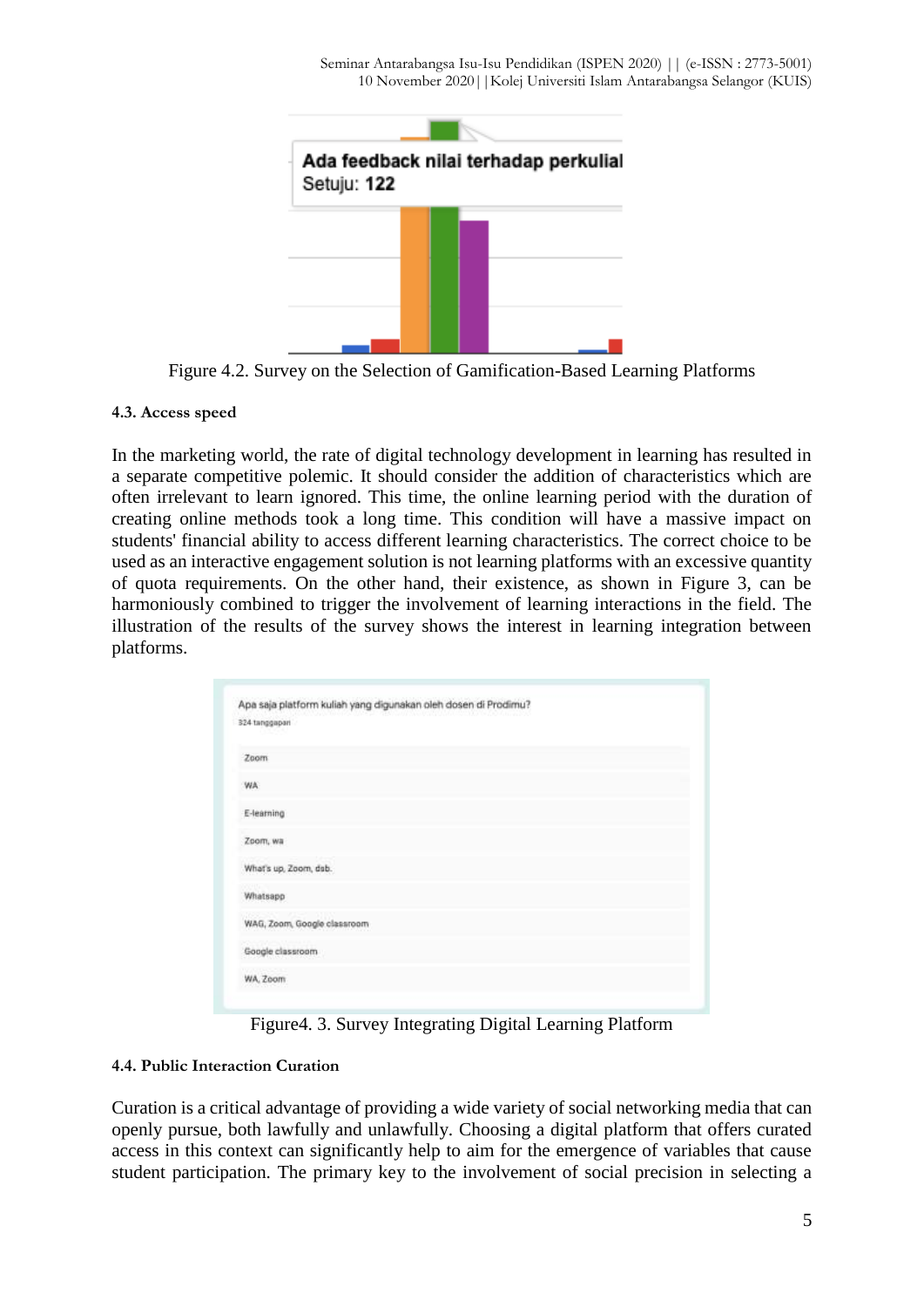learning platform is the human instinct to obtain validation, constructive feedback, and positive appreciation of the original uploaded content. The social brains of students often need connectivity with their peer environment in this sense. To be more relevant and contextual in the learning experience that produced. Figure 4 provides one example of using a social media site with its curated attributes. Lave and Wenger clarified that learning activities will always require social practices in which students among their peers gradually become members of the social community and engage in learning through their social environment



Figure 4.4. Curation of Digital Learning

#### **4.5. Constellation Between Characteristics**

In this context, Rushton states that according to their level of development. A learning environment that is rich and equipped with relevant literature will make students able to create manipulations, spark scientifically stimulating questions, create instinctual triggers to study in different other learning spaces. Immersing the learner in such a learning platform would deeply explore the output of the senses in the most natural mechanisms of neurological networks and improve the imaginative and emotional elements. Learning consciousness will be automatically awakened via the learning platform with the availability of appropriate and applicable trigger media, as shown in Figure 5 in the sample response. It seems evident in the curve that using the availability of a specific learning platform is one of the reasons for problematic participation in the learning process. The relevance of the learner and the learning system applied not fully guaranteed by sophistication, feature completeness, and platform renewal.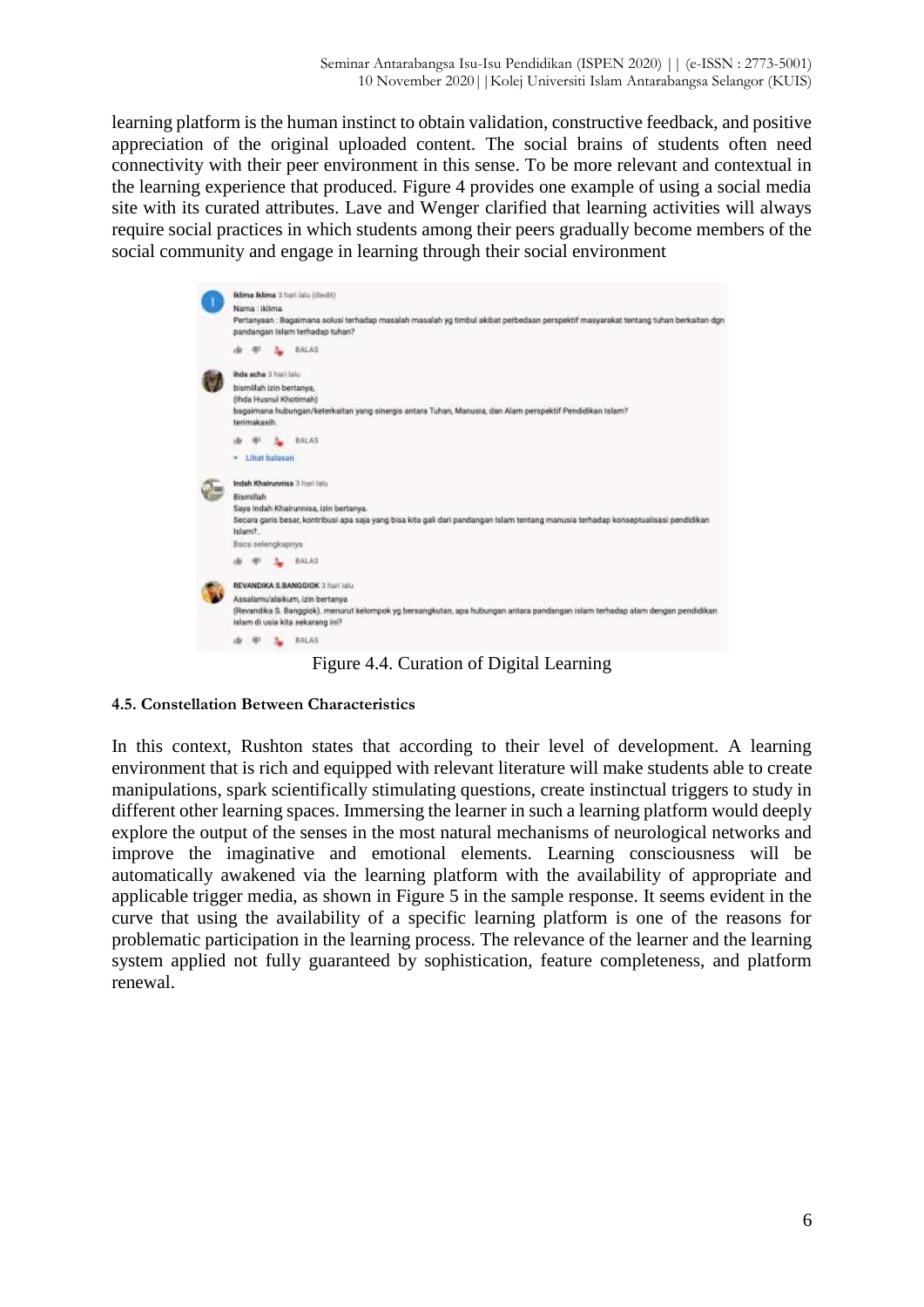

### **5.0 CONCLUSION AND RECOMMENDATION**

Pandemic conditions require all education stakeholders to engage intensively with digital technology. Unfortunately, not everyone realizes how an educator should condition the online class by utilizing this digital technology. The educational environment is a virtual space to create an electric glow in the brain so that meaningful memories and experiences occur in the learning process. This paper provides a detailed overview of the fundamental steps in choosing an online platform that educators should pay attention to in teaching. The assumption of the long duration of the Covid-19 quarantine period will force a deeper understanding of the constellation of digital learning products. It will be interesting if there is a further study of the implications of the loss of involvement in the teaching and learning process.

#### **6.0 REFERENCE**

- Ducharme, J. (2020). The WHO Just Declared Coronavirus COVID-19 a Pandemic. In Time. https://time.com/5791661/who-coronavirus-pandemic-declaration/
- Hanifah Salsabila, U. (n.d.). Digital Literature Analysis: VML in Islamic Education Towards Society 5.0. In Research Gate. https://doi.org/10.13140/RG.2.2.28017.51048
- Isi Surat Edaran Mendagri untuk Cegah Penyebaran Corona | Republika Online. (n.d.). Retrieved April 30, 2020, from https://republika.co.id/berita/q7c549354/ini-isi-suratedaran-mendagri-untuk-cegah-penyebaran-corona
- Lipina, T. v., & Roder, J. C. (2013). Co-learning facilitates memory in mice: A new avenue in social neuroscience. Neuropharmacology, 64, 283–293. https://doi.org/10.1016/j.neuropharm.2012.06.054
- Marchette, S. A., Bakker, A., & Shelton, A. L. (2011). Cognitive mappers to creatures of habit: Differential engagement of place and response learning mechanisms predicts human navigational behavior. Journal of Neuroscience, 31(43), 15264–15268. https://doi.org/10.1523/JNEUROSCI.3634-11.2011
- Noe, R. A., Tews, M. J., & McConnell Dachner, A. (2010). Learner Engagement: A New Perspective for Enhancing Our Understanding of Learner Motivation and Workplace Learning. Academy of Management Annals, 4(1), 279–315. https://doi.org/10.5465/19416520.2010.493286
- Salsabila, U. H. (2019a). A Preliminary Analysis: Digital Inclusion Domain in Islamic Education. International Journal of Education and Learning, 1(1), 12–18. https://doi.org/10.31763/ijele.v1i1.23
- Salsabila, U. H. (2019b). The Magic of Creation Philosophy: Building the 21 st Spiritual Literacy through Seven Learning Pathways. In Proceedings of the First International